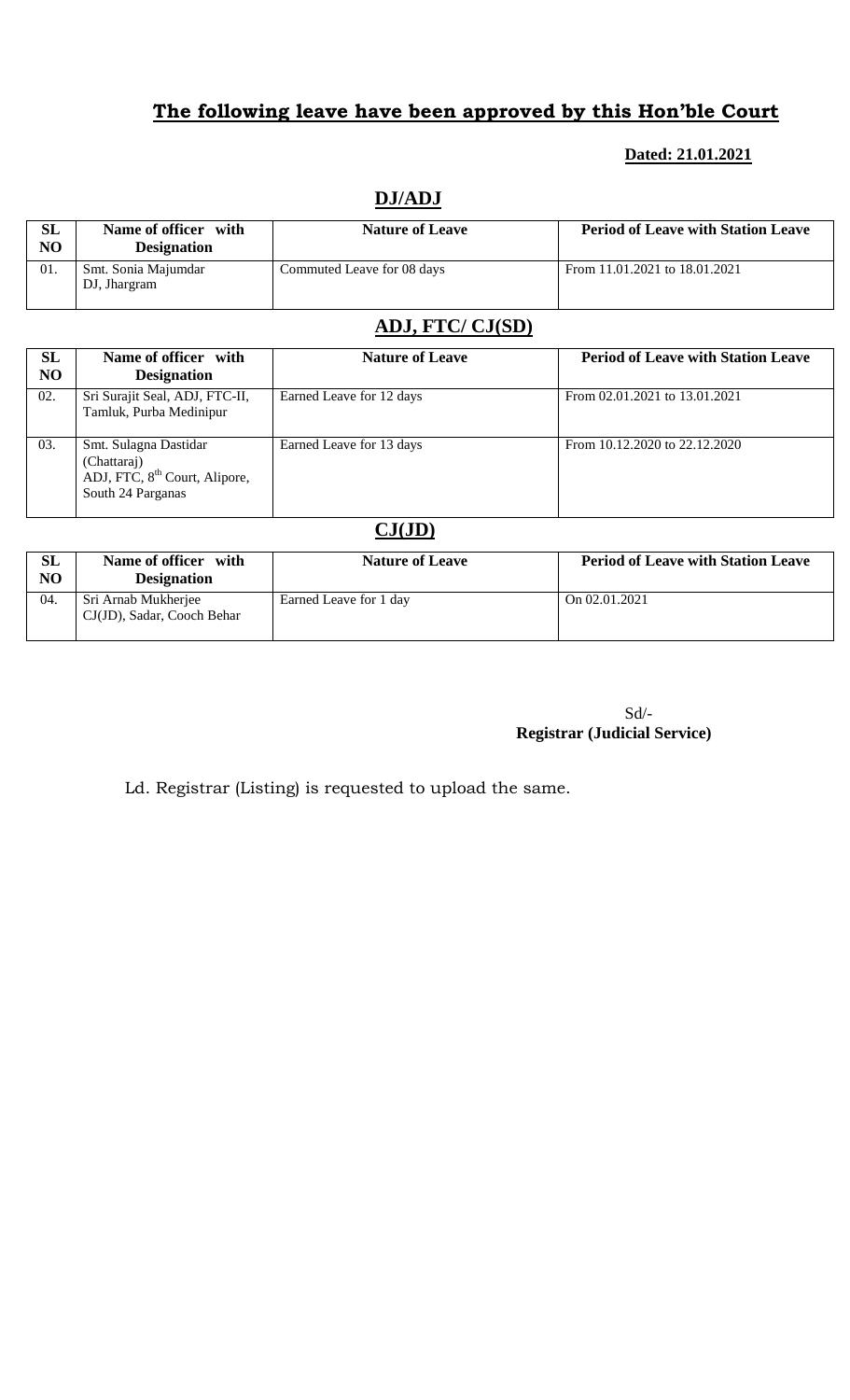#### **Dated: 21.01.2021**

|     |                                                                   | <b>JIAT</b>              |                                           |
|-----|-------------------------------------------------------------------|--------------------------|-------------------------------------------|
| SL  | Name of officer with Designation                                  | <b>Nature of Leave</b>   | <b>Period of Leave with Station Leave</b> |
| NO  |                                                                   |                          |                                           |
| 01. | Smt Pradipta Bhattacharya<br>JM, $8th$ Court, Alipore, 24 Pgs (S) | Earned Leave for 04 days | From 15.02.2021 to 18.02.2021             |

## **CJ(JD)**

| <b>SL</b><br>NO | Name of officer with Designation                                                     | <b>Nature of Leave</b>   | <b>Period of Leave with Station Leave</b> |
|-----------------|--------------------------------------------------------------------------------------|--------------------------|-------------------------------------------|
| 02.             | Sri Santosh Kumar Sharma<br>$CJ(JD)$ , 6 <sup>th</sup> Court, Alipore, 24 Pgs<br>(S) | Earned Leave for 09 days | From 18.02.2021 to 26.02.2021             |
| 03.             | Sri Kuntal Chatterjee, CJ(JD), 2 <sup>nd</sup><br>Court, Bankura                     | Earned Leave for 05 days | From 08.02.2021 to 12.02.2021             |

Sd/-  **Registrar (Judicial Service)**

### **JM**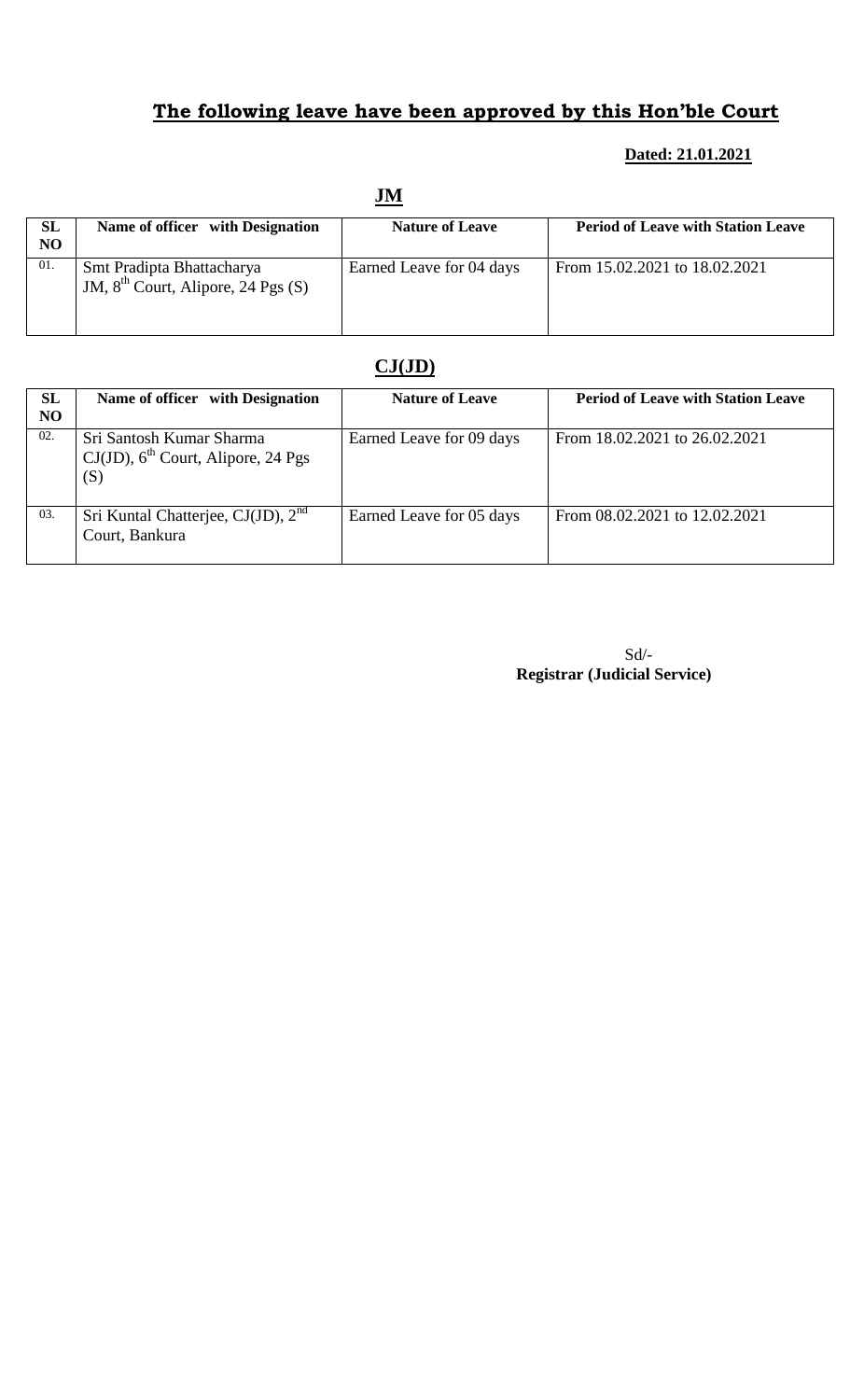#### **Dated: 22.01.2021**

## **ADJ, FTC/ CJ(SD)**

| <b>SL</b><br>NO | Name of officer with Designation                                    | <b>Nature of Leave</b>   | <b>Period of Leave with Station Leave</b> |
|-----------------|---------------------------------------------------------------------|--------------------------|-------------------------------------------|
| 01.             | Smt. Bipasha Mondal (Das) ADJ,<br>FTC-II, Uttar Dinajpur at Raiganj | Earned Leave for 10 days | From 28.01.2021 to 06.02.2021             |

## **ACJM**

| SL<br>NO | Name of officer with Designation                                             | <b>Nature of Leave</b>   | <b>Period of Leave with Station Leave</b> |
|----------|------------------------------------------------------------------------------|--------------------------|-------------------------------------------|
| 02.      | Smt. Krishnanjana Ray<br>ACJM, Gangarampur at<br>Buniadpur, Dakshin Dinajpur | Earned Leave for 09 days | From 15.02.2021 to 23.02.2021             |

## **JM**

| <b>SL</b><br>N <sub>O</sub> | Name of officer with Designation                                    | <b>Nature of Leave</b>   | <b>Period of Leave with Station Leave</b> |
|-----------------------------|---------------------------------------------------------------------|--------------------------|-------------------------------------------|
| 03.                         | Sri Parijat Chakraborty,<br>JM, $6th$ Court, Krishnanagar,<br>Nadia | Earned Leave for 02 days | From 27.01.2021 to 28.01.2021             |

## **C(JD)**

| SL<br>N <sub>O</sub> | Name of officer with Designation                                             | <b>Nature of Leave</b>   | <b>Period of Leave with Station Leave</b> |
|----------------------|------------------------------------------------------------------------------|--------------------------|-------------------------------------------|
| 04.                  | Smt. Debarati Dey<br>$CJ(JD)$ , 1 <sup>st</sup> Court, Bankura               | Earned Leave for 09 days | From 01.02.2021 to 09.02.2021             |
| 05.                  | Sri Soumyajit Bhattacharjee,<br>$CJ(JD)$ cum JM $(1st Class)$ ,<br>Kalimpong | Earned Leave for 19 days | From 22.02.2021 to 12.03.2021             |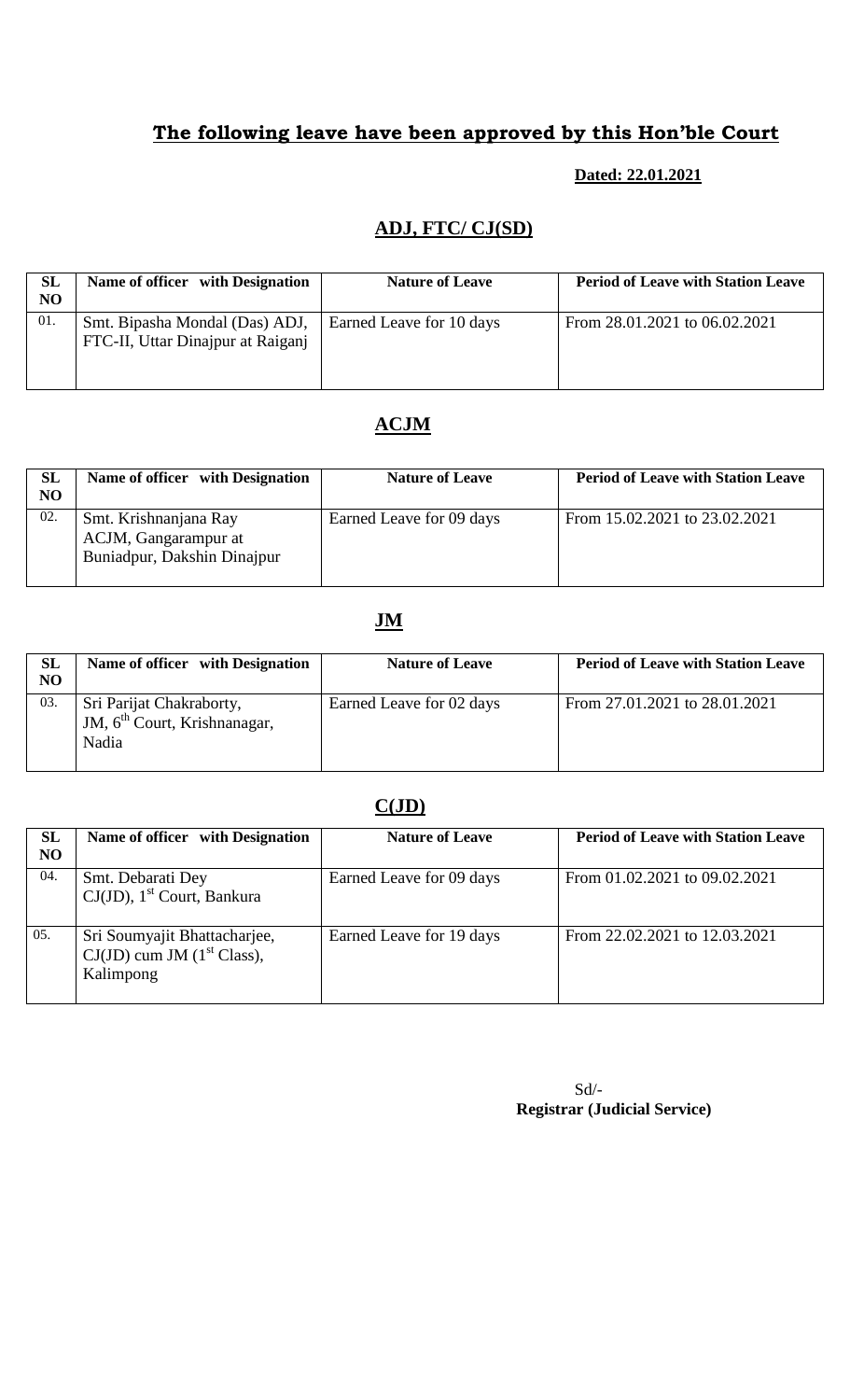#### **Dated: 22.01.2021**

| SL  | Name of officer with Designation                                                      | <b>Nature of Leave</b>     | <b>Period of Leave with Station Leave</b> |
|-----|---------------------------------------------------------------------------------------|----------------------------|-------------------------------------------|
| NO  |                                                                                       |                            |                                           |
| 01. | Mr. Masuk Hossain Khan<br>Judge, Special Court (I.E. Act)<br>cum-ADJ, Purba Bardhaman | Commuted Leave for 11 days | From 07.01.2021 to 17.01.2021             |
|     |                                                                                       |                            |                                           |

| <b>SL</b><br>N <sub>O</sub> | Name of officer with Designation                             | <b>Nature of Leave</b>   | <b>Period of Leave with Station Leave</b> |
|-----------------------------|--------------------------------------------------------------|--------------------------|-------------------------------------------|
| 02.                         | Sri Souvik De<br>$CI(SD), 2nd Court, Barasat, 24 Pgs$<br>(N) | Earned Leave for 15 days | From 02.01.2021 to 16.01.2021             |

**ACJM**

| <b>SL</b><br>NO | Name of officer with Designation                   | <b>Nature of Leave</b>                              | <b>Period of Leave with Station Leave</b> |
|-----------------|----------------------------------------------------|-----------------------------------------------------|-------------------------------------------|
| 03.             | Smt. Tashi Chheten Sherpa<br>ACJM, Chanchal, Malda | <b>Extension of Child Care</b><br>Leave for 26 days | From 28.11.2020 to 23.12.2020             |
|                 |                                                    | Quarantine Leave for 12 days                        | From 10.10.2020 to $21.10.2020$           |

Sd/-  **Registrar (Judicial Service)**

#### **DJ/ADJ**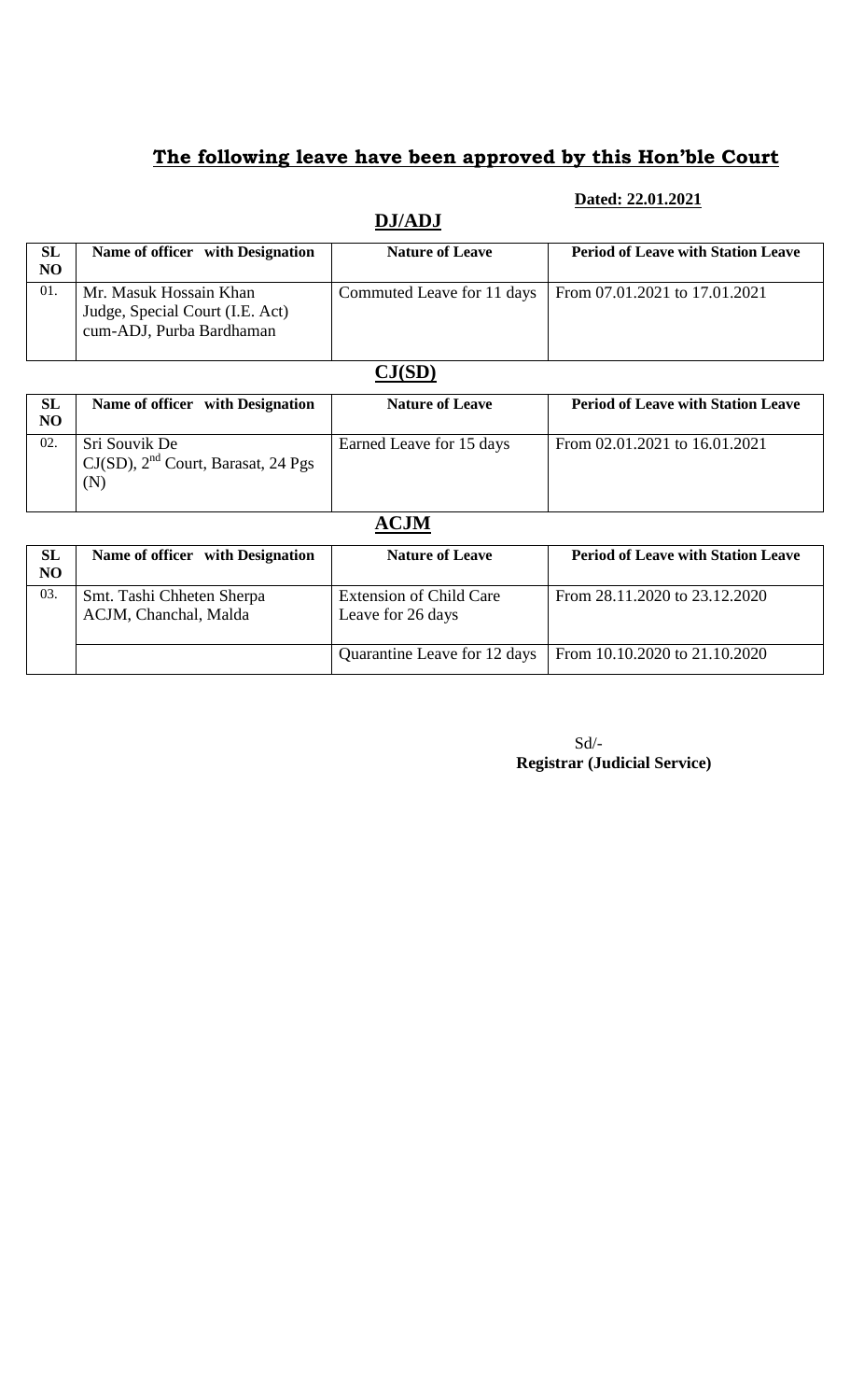### **Dated: 25.01.2021**

# **DJ/ADJ**

| SL<br><b>NO</b> | Name of officer with Designation                                                    | <b>Nature of Leave</b>        | <b>Period of Leave with Station Leave</b> |
|-----------------|-------------------------------------------------------------------------------------|-------------------------------|-------------------------------------------|
| 01.             | Sri Partha Sarathi Chakravorty<br>ADJ, 1 <sup>st</sup> Court, Purba Bardhaman       | Commuted Leave for 05<br>days | From 12.01.2021 to 16.01.2021             |
| 02              | Sri Partha Sarathi Chatterjee<br>ADJ, 11 <sup>th</sup> Court, Alipore, 24<br>Pgs(S) | Commuted Leave for 05 days    | From 15.01.2021 to 19.01.2021             |

### **ADJ, FTC/CJ(SD)**

| <b>SL</b><br>N <sub>O</sub> | Name of officer with Designation                                           | <b>Nature of Leave</b>       | <b>Period of Leave with Station Leave</b> |
|-----------------------------|----------------------------------------------------------------------------|------------------------------|-------------------------------------------|
| 03.                         | Sri Tapas Kumar Mitra<br>ADJ, FTC-4, Barrackpore, 24 Pgs<br>(N)            | Earned Leave for 06 days     | From 11.01.2021 to 16.01.2021             |
| 04.                         | Smt. Glady Bomjan<br>$CJ(SD)$ , $2nd$ Additional Court,<br>Purba Bardhaman | Child Care Leave for 17 days | From 02.01.2021 to 18.01.2021             |

### **JM**

| <b>SL</b><br>N <sub>O</sub> | Name of officer with Designation                                  | <b>Nature of Leave</b>       | <b>Period of Leave with Station Leave</b> |
|-----------------------------|-------------------------------------------------------------------|------------------------------|-------------------------------------------|
| 05.                         | Sri Arijit Mandal<br>JM, 4 <sup>th</sup> Court, Krishnagar, Nadia | Quarantine Leave for 30 days | From 19.10.2020 to 17.11.2020             |
|                             |                                                                   | Commuted Leave for 07 days   | From 18.11.2020 to 24.11.2020             |

## **CJ(JD)**

| <b>SL</b><br>N <sub>O</sub> | Name of officer with Designation                                            | <b>Nature of Leave</b>       | <b>Period of Leave with Station Leave</b> |
|-----------------------------|-----------------------------------------------------------------------------|------------------------------|-------------------------------------------|
| 06.                         | Smt. Madhurima Goswami<br>$CJ(JD)$ , $2nd$ Court, Katwa, Purba<br>Bardhaman | Quarantine Leave for 17 days | From 10.09.2020 to 26.09.2020             |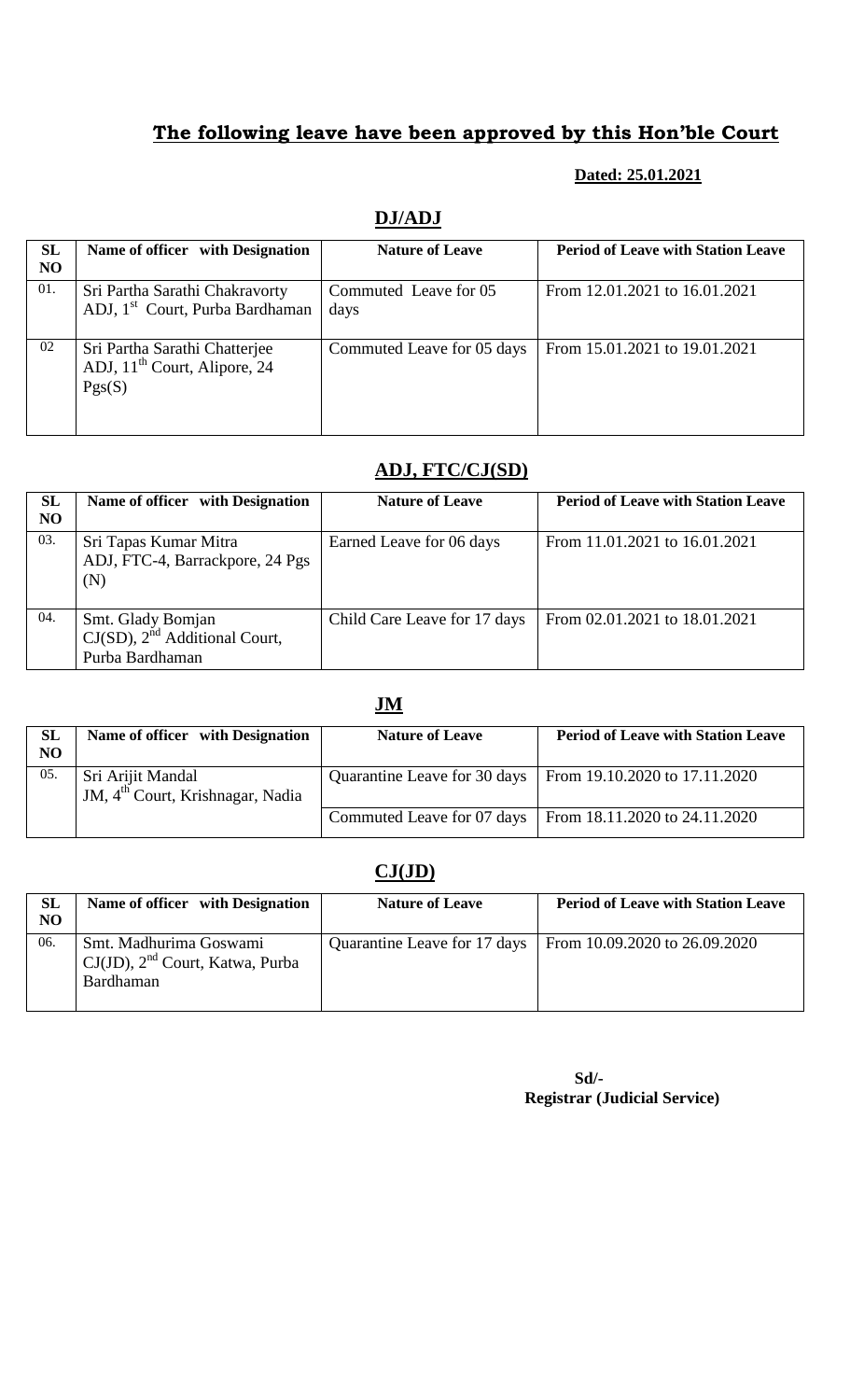#### **Dated: 25.01.2021**

# **DJ/ADJ**

| <b>SL</b><br><b>NO</b> | Name of officer with Designation                                        | <b>Nature of Leave</b>   | <b>Period of Leave with Station Leave</b> |
|------------------------|-------------------------------------------------------------------------|--------------------------|-------------------------------------------|
| 01.                    | Sri Ajay Kumar Gupta, DJ, Uttar<br>Dinajpur at Raiganj                  | Earned Leave for 06 days | From 15.02.2021 to 20.02.2021             |
| 02.                    | Sri Kallol Kumar Das, ADJ, 1 <sup>st</sup><br>Court, Cooch Behar (NDPS) | Earned Leave for 04 days | From 01.02.2021 to 04.02.2021             |

# **ADJ, FTC/ CJ(SD)**

| SL<br>NO. | Name of officer with Designation                       | <b>Nature of Leave</b>   | <b>Period of Leave with Station Leave</b> |
|-----------|--------------------------------------------------------|--------------------------|-------------------------------------------|
| 03.       | Sri Arup Kumar Das<br>ADJ, FTC-3, Basirhat, 24 Pgs (N) | Earned Leave for 04 days | From 01.02.2021 to 04.02.2021             |

## **CJ(JD)**

| SL<br>N <sub>O</sub> | Name of officer with Designation                                            | <b>Nature of Leave</b>          | <b>Period of Leave with Station Leave</b> |
|----------------------|-----------------------------------------------------------------------------|---------------------------------|-------------------------------------------|
| 04.                  | Smt. Madhurima Goswami<br>$CJ(JD)$ , $2nd$ Court, Katwa, Purba<br>Bardhaman | Child Care Leave for 17<br>days | From 27.01.2021 to 12.02.2021             |
| 05.                  | Sk Abid Ali<br>$CJ(JD)$ , 1 <sup>st</sup> Court, Basirhat, 24 Pgs (N)       | Earned Leave for 25 days        | From 01.03.2021 to 25.03.2021             |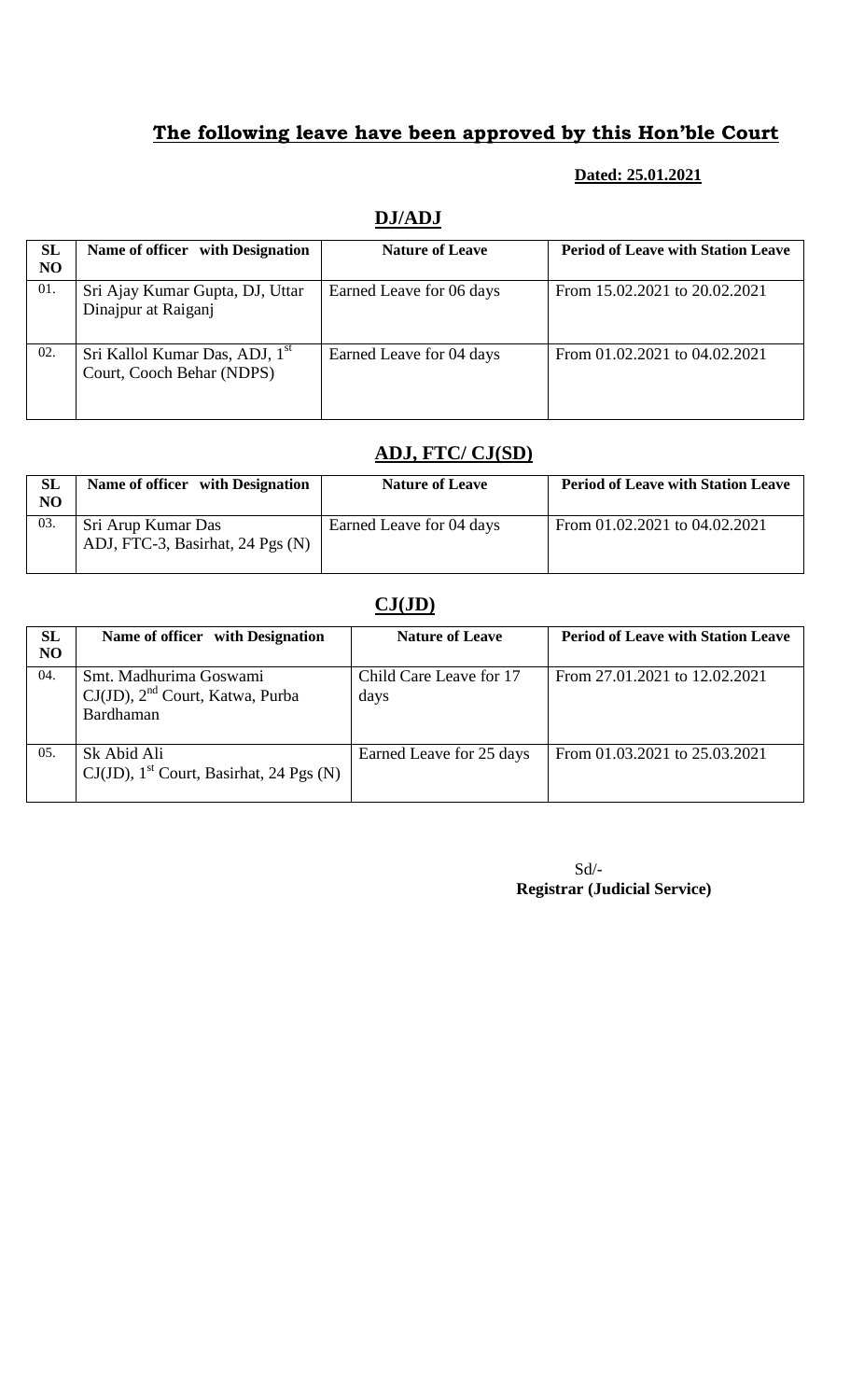### **Dated: 15.02.2021**

| <b>SL</b><br>N <sub>O</sub> | Name of officer with Designation                                       | <b>Nature of Leave</b>      | <b>Period of Leave with Station Leave</b> |
|-----------------------------|------------------------------------------------------------------------|-----------------------------|-------------------------------------------|
| 01.                         | Sri Saurav Dey<br>CJ(JD), 1 <sup>st</sup> Court, Jangipur, Murshidabad | Earned Leave for 02<br>days | From 17.02.2021 to 18.02.2021             |

### **CJ(JD)**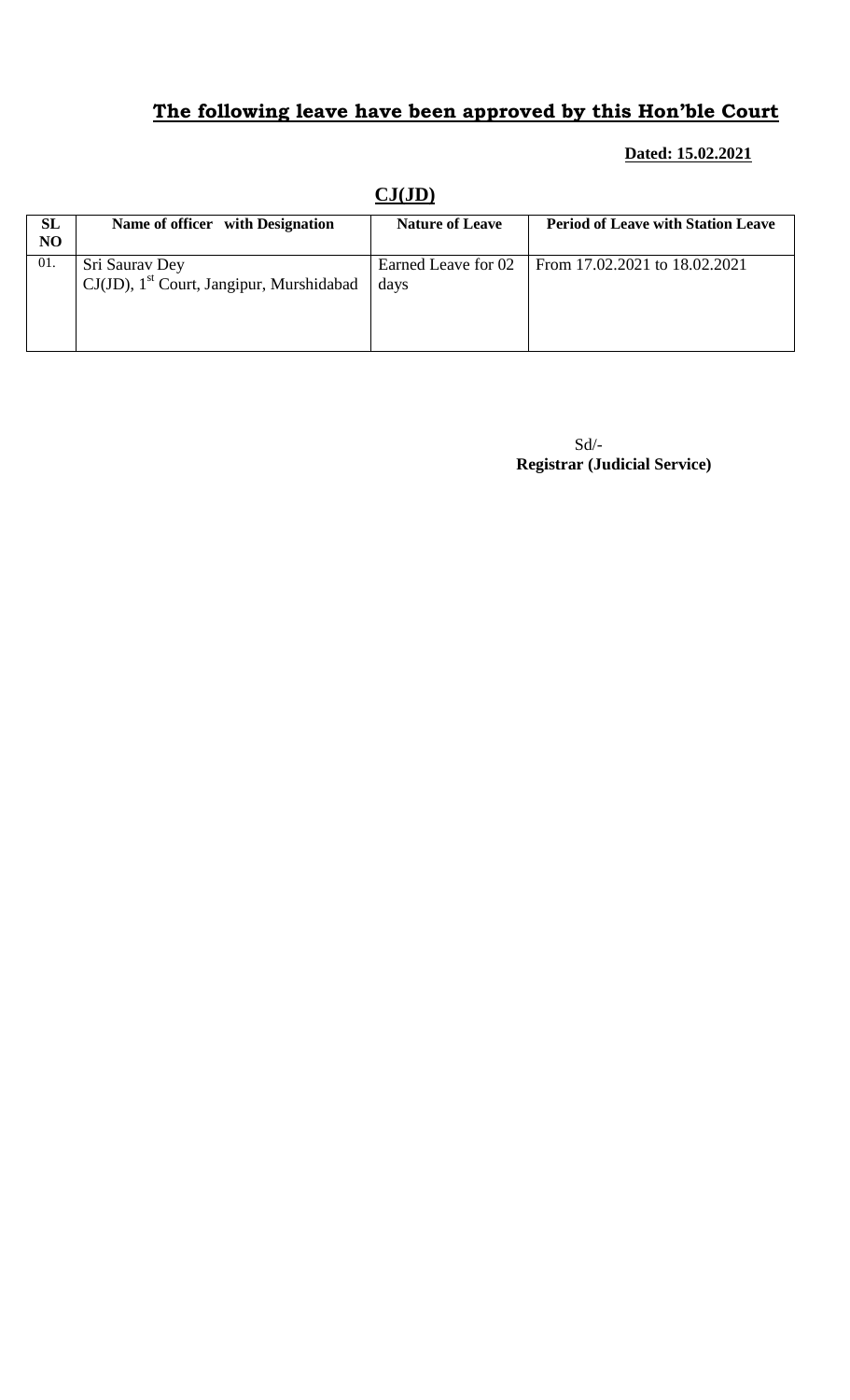**Dated: 15.02.2021**

| SL<br>N <sub>O</sub> | Name of officer with<br><b>Designation</b>           | <b>Nature of Leave</b>   | <b>Period of Leave with Station Leave</b> |
|----------------------|------------------------------------------------------|--------------------------|-------------------------------------------|
| 01.                  | Sri Arun Singha<br>ADJ, 3 <sup>rd</sup> Court, Malda | Earned Leave for 17 days | From 21.01.2021 to 06.02.2021             |

# **DJ/ADJ**

### **ADJ, FTC/CJ(SD)**

| <b>SL</b><br>N <sub>O</sub> | Name of officer with<br><b>Designation</b>                           | <b>Nature of Leave</b>     | <b>Period of Leave with Station Leave</b> |
|-----------------------------|----------------------------------------------------------------------|----------------------------|-------------------------------------------|
| 02.                         | Sri Asish Gupta<br>ADJ, FTC, $1st$ Court,<br>Tamluk, Purba Medinipur | Commuted Leave for 11 days | From 28.01.2021 to 07.02.2021             |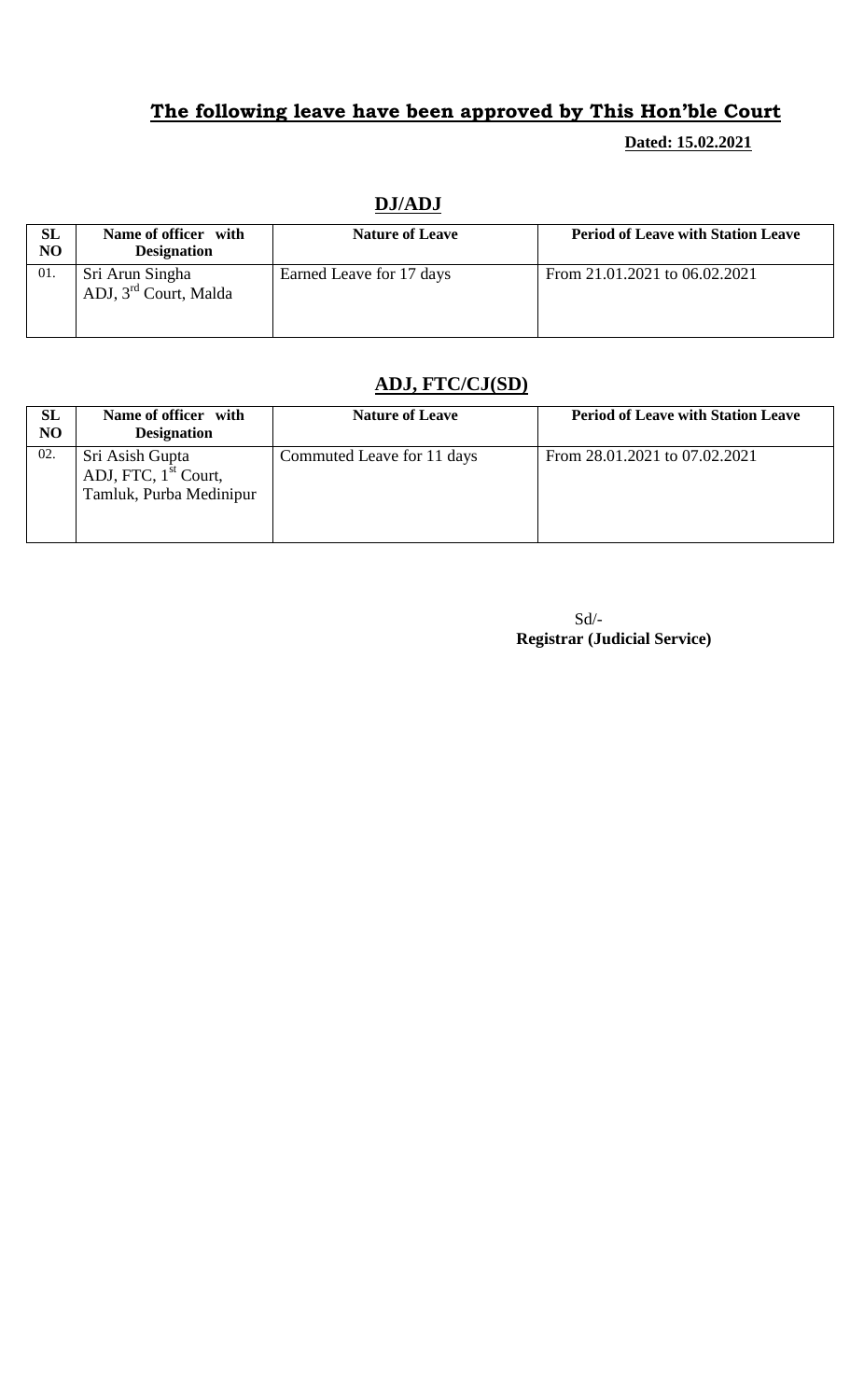#### **Dated: 19.02.2021**

#### **DJ/ ADJ**

| <b>SL</b><br>N <sub>O</sub> | Name of officer with Designation                                                             | <b>Nature of Leave</b>   | <b>Period of Leave with Station Leave</b> |
|-----------------------------|----------------------------------------------------------------------------------------------|--------------------------|-------------------------------------------|
| 01.                         | Sri Ashis Kumar Hazra<br>Judge, Spl Court (E.C. Act) cum<br>ADJ, Durgapur, Paschim Bardhaman | Earned Leave for 03 days | From 22.02.2021 to 24.02.2021             |

### **ADJ, FTC/CJ(SD)**

| SL<br>N <sub>O</sub> | Name of officer with Designation                                          | <b>Nature of Leave</b>       | <b>Period of Leave with Station Leave</b> |
|----------------------|---------------------------------------------------------------------------|------------------------------|-------------------------------------------|
| 02.                  | Sri Abhiram Barman<br>ADJ, FTC, Chandernagore, Hooghly                    | Earned Leave for 03 days     | From 30.03.2021 to 01.04.2021             |
| 03.                  | Smt. Shrutirupa Ghosh (Majee)<br>$CJ(SD)$ , 1 <sup>st</sup> Court, Malda. | Child Care Leave for 19 days | From 22.02.2021 to 12.03.2021             |

### **JM**

| <b>SL</b><br>N <sub>O</sub> | Name of officer with<br><b>Designation</b>                       | <b>Nature of Leave</b>   | <b>Period of Leave with Station Leave</b> |
|-----------------------------|------------------------------------------------------------------|--------------------------|-------------------------------------------|
| 04.                         | Smt. Kadambari Adhikary<br>JM, Addl. Court, Arambagh,<br>Hooghly | Earned Leave for 05 days | From 22.02.2021 to 26.02.2021.            |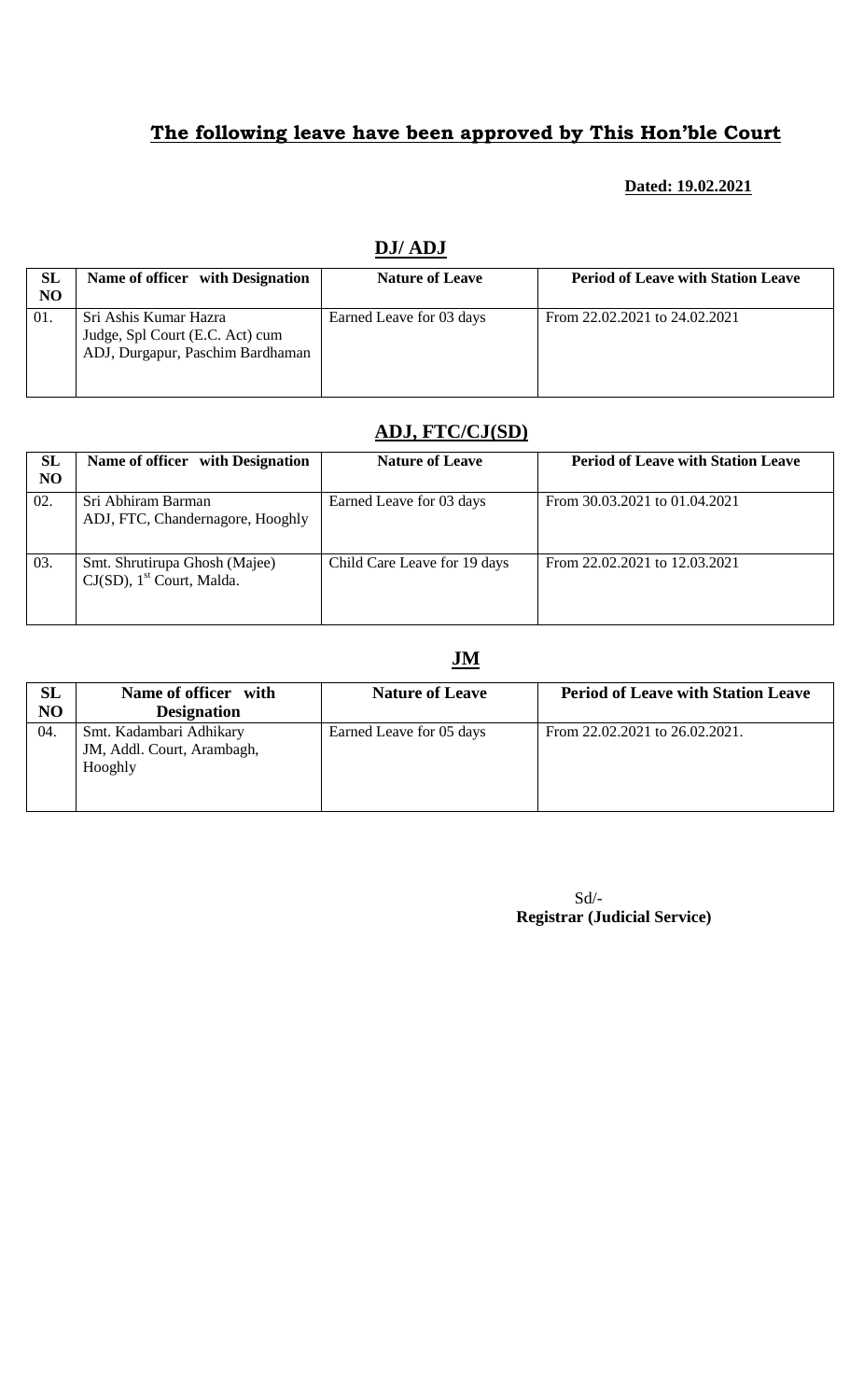## **Dated: 21.01.2021**

| SL<br>NO | Name of officer with<br><b>Designation</b>                                          | <b>Nature of Leave</b> | <b>Period of Leave with Station Leave</b> |
|----------|-------------------------------------------------------------------------------------|------------------------|-------------------------------------------|
|          | Sri Partha Pratim Dutta<br>ADJ, Tufanganj, Cooch Behar                              | CL for 01 day with SLP | CL: 25.01.2021                            |
| 2.       | Sri Ajay Kumar Gupta<br>District Judge, Uttar Dinajpur at<br>Raiganj                | <b>Station Leave</b>   | SLP: 22.01.2021 (E) to 24.01.2021 (E)     |
| 3.       | Smt. Moumita Bhattacharya<br>ADJ, 2 <sup>nd</sup> Court, Contai, Purba<br>Medinipur | <b>Station Leave</b>   | SLP: 22.01.2021 (E) to 25.01.2021 (M)     |
| 4.       | Sri Sanjib Dey<br>ADJ, 3 <sup>rd</sup> Court, Tamluk, Purba<br>Medinipur            | <b>Station Leave</b>   | SLP: 22.01.2021 (E) to 25.01.2021 (M)     |
| 5.       | Sri Saugata Chakraborty<br>ADJ, 5 <sup>th</sup> Court, Berhampore,<br>Murshidabad   | <b>Station Leave</b>   | SLP: 21.01.2021 (E) to 24.01.2021 (M)     |
| 6.       | Bhawani Shanker Sharma<br>ADJ, 3 <sup>rd</sup> Court, Barasat, 24 Pgs (N)           | CL for 01 day with SLP | On 15.02.2021                             |
| 7.       | Ms. Malati Karmakar<br>ADJ, 4 <sup>th</sup> Court, Barasat, 24 Pgs (N)              | CL for 03 days         | CL: from 27.01.2021 to 29.01.2021         |
| 8.       | Apurba Sinha Ray<br>District Judge, Bankura                                         | CL for 01 day          | On 27.01.2021                             |
| 9.       | Sri Subhrajit Basu<br>District Judge,<br>Birbhum at Suri                            | CL for 01 day          | On 22.01.2021                             |
| 10.      | Sri Ajeya Matilal<br>Judge, 3 <sup>rd</sup> Bench, City Civil Court,<br>Calcutta    | CL for 01 day          | On 22.01.2021                             |
| 11.      | Smt. Soma Majumder<br>ADJ, Kandi, Murshidabad                                       | <b>Station Leave</b>   | SLP: 22.01.2021 (E) to 25.01.2021 (N)     |
| 12.      | Sri Sudipta Bhattacharjee<br>ADJ, Birbhum at Rampurhat                              | <b>Station Leave</b>   | SLP: 22.01.2021 (E) to 25.01.2021 (M)     |
| 13.      | Melissa Gurung<br>ADJ, FTC-4, Alipore, 24 Pgs (S)<br>DOR: 20.01.2021                | CL for 01 day          | On 25.01.2021                             |

### **CASUAL LEAVE DJ/ ADJ**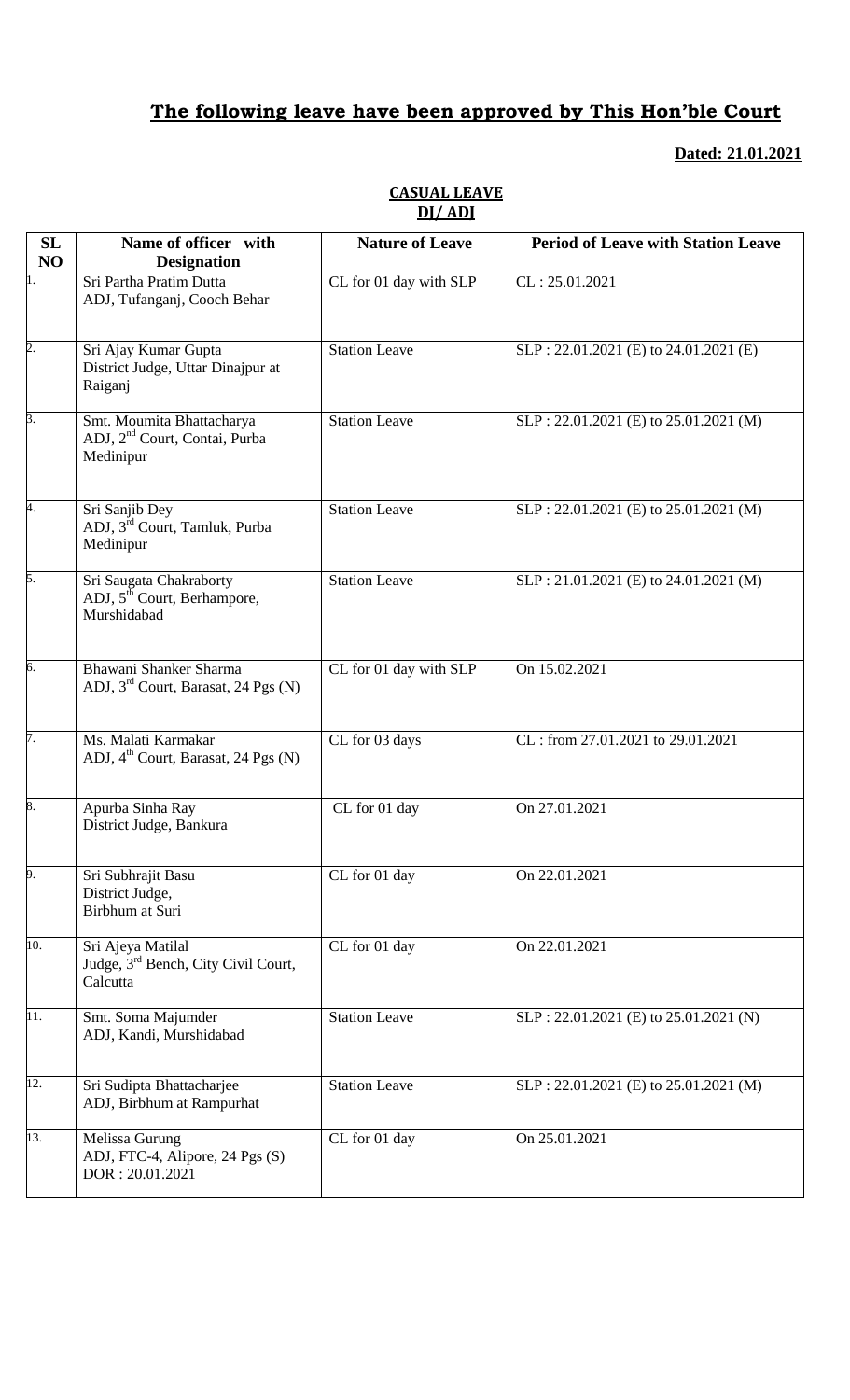// 2 //

| SL             | Name of officer with                                              | <b>Nature of Leave</b> | <b>Period of Leave with Station Leave</b> |
|----------------|-------------------------------------------------------------------|------------------------|-------------------------------------------|
| N <sub>O</sub> | <b>Designation</b>                                                |                        |                                           |
| 14.            | Partha Sarathi Sen<br>District Judge, Purba Bardhaman             | <b>Station Leave</b>   | SLP: 22.01.2021 (E) to 25.01.2021 (M)     |
| 15.            | Subhendu Samanta<br>Chief Judge, City Sessions Court,<br>Calcutta | CL for 01 day          | On 25.01.2021                             |
| 16.            | Subhasis Ghosh<br>ADJ, $10^{th}$ Court, Alipore, 24 Pgs (S)       | CL for 01 day with SLP | On 21.01.2021                             |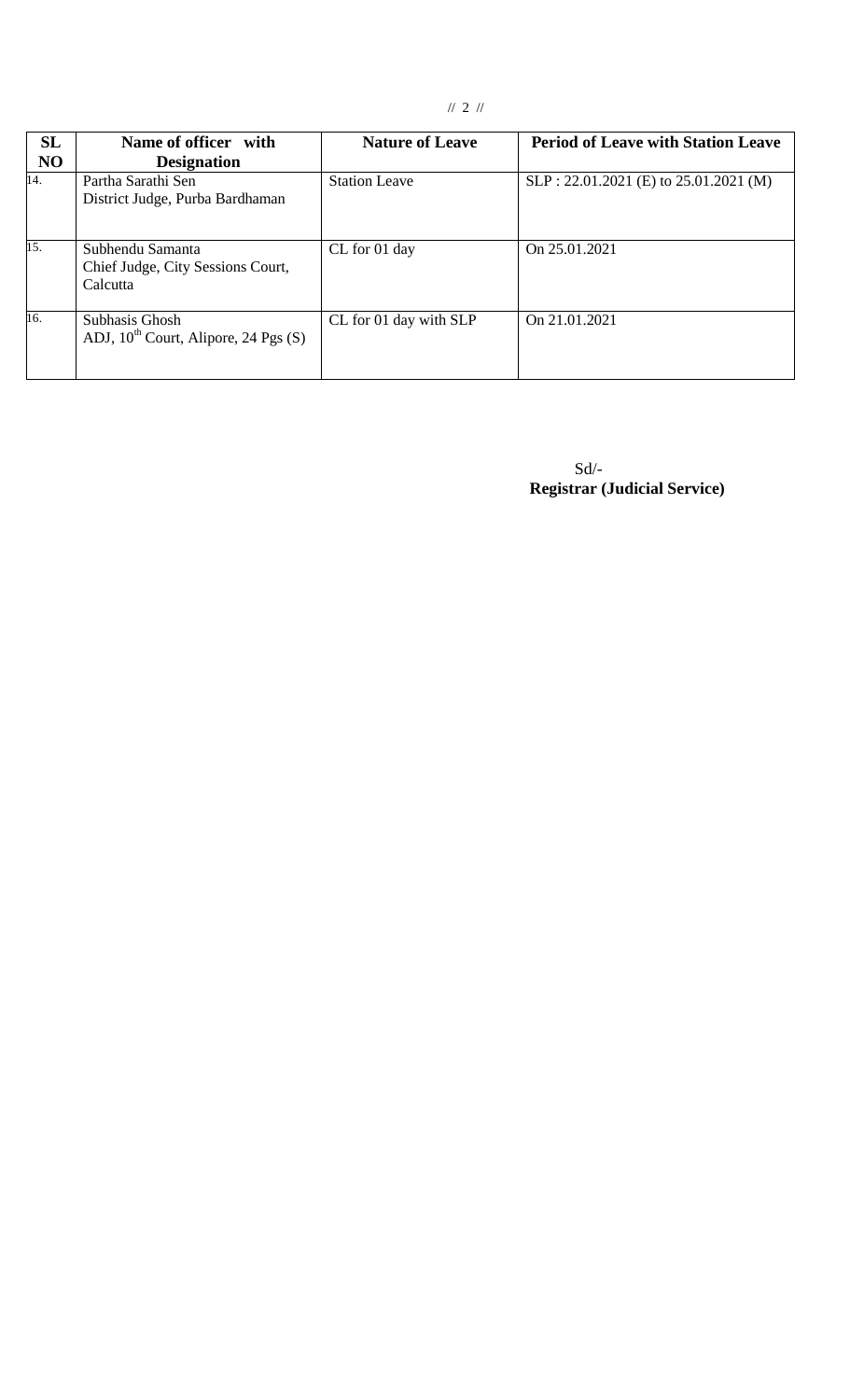### **Dated: 22.01.2021**

| SL<br>N <sub>O</sub> | Name of officer with<br><b>Designation</b>                          | <b>Nature of Leave</b>  | <b>Period of Leave with Station Leave</b> |
|----------------------|---------------------------------------------------------------------|-------------------------|-------------------------------------------|
| $\overline{01}$ .    | Deepto Ghosh<br>ADJ, 1 <sup>st</sup> Court, Lalbagh,<br>Murshidabad | CL for 02 days with SLP | CL: 12.02.2021 & 15.02.2021               |
| 02.                  | Madhumita Roy<br>ADJ, 4 <sup>th</sup> Court, Suri, Birbhum          | <b>Station Leave</b>    | SLP: 22.01.2021 (E) to 25.01.2021 (M)     |
| 03.                  | Sutapa Saha<br>ADJ, Ranaghat, Nadia                                 | CL for 02 days with SLP | CL: 29.01.2021 & 30.01.2021               |
| 04.                  | Priyabrata Datta<br>ADJ, Basirhat, 24 Pgs (N)                       | CL for 01 day with SLP  | CL: 25.01.2021                            |
| 05.                  | Dipali Shrivastwa (Sinha)<br>ADJ, FTC-I, Dubrajpur, Birbhum         | <b>Station Leave</b>    | SLP: 22.01.2021 (E) to 25.01.2021 (M)     |
| 06.                  | Sandip Choudhury<br>ADJ, 4 <sup>th</sup> Court, Jalpaiguri          | CL for 01 day with SLP  | CL: 15.02.2021                            |

#### **CASUAL LEAVE DJ/ ADJ**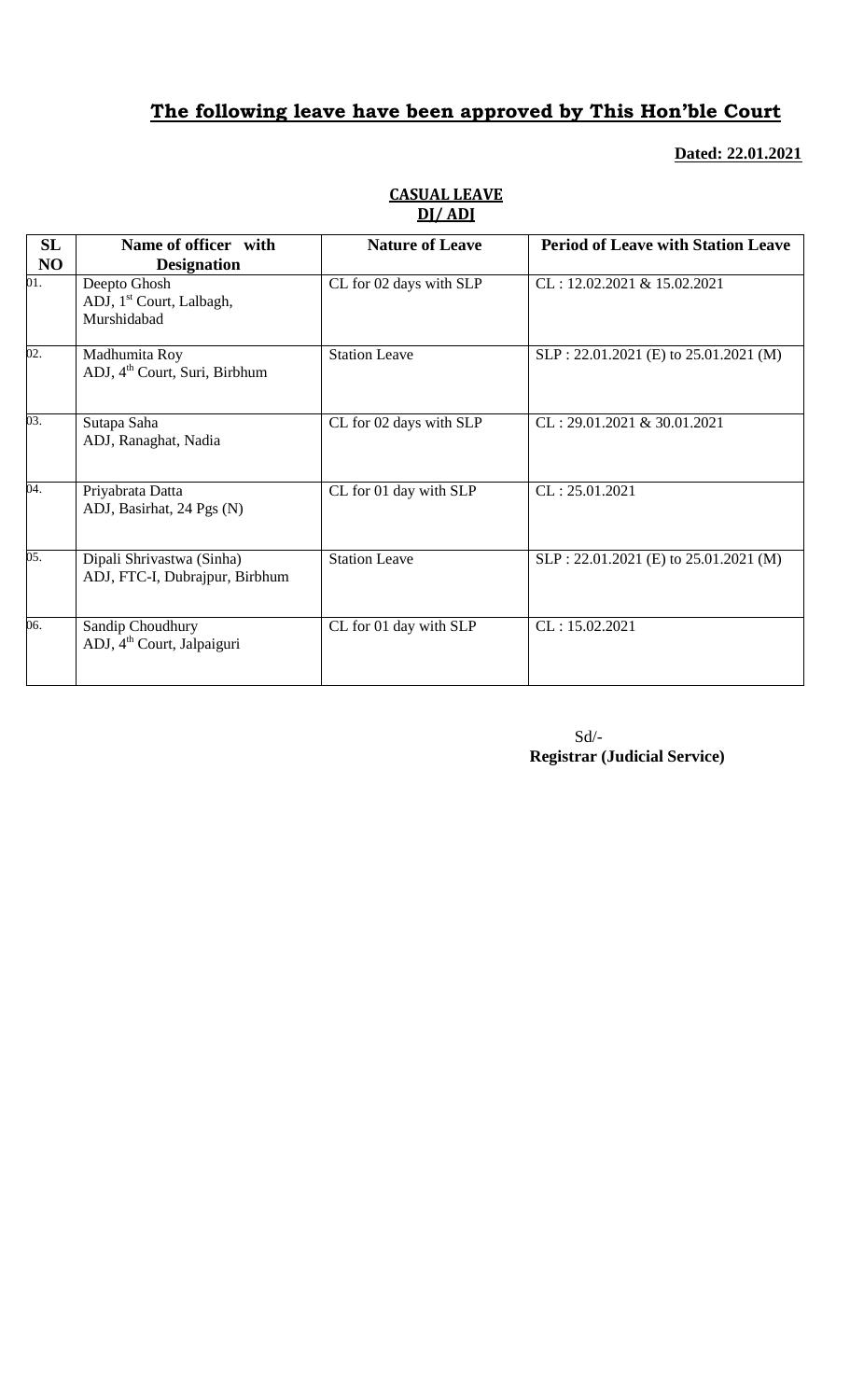**Dated: 22.01.2021**

| SL  | Name of officer with                                  | <b>Nature of Leave</b> | <b>Period of Leave with Station Leave</b> |
|-----|-------------------------------------------------------|------------------------|-------------------------------------------|
| NO  | <b>Designation</b>                                    |                        |                                           |
| 01. | Partha Sarathi Sen<br>District Judge, Purba Bardhaman | CL for 01 day with SLP | On 18.01.2021                             |

#### **CASUAL LEAVE DJ/ ADJ**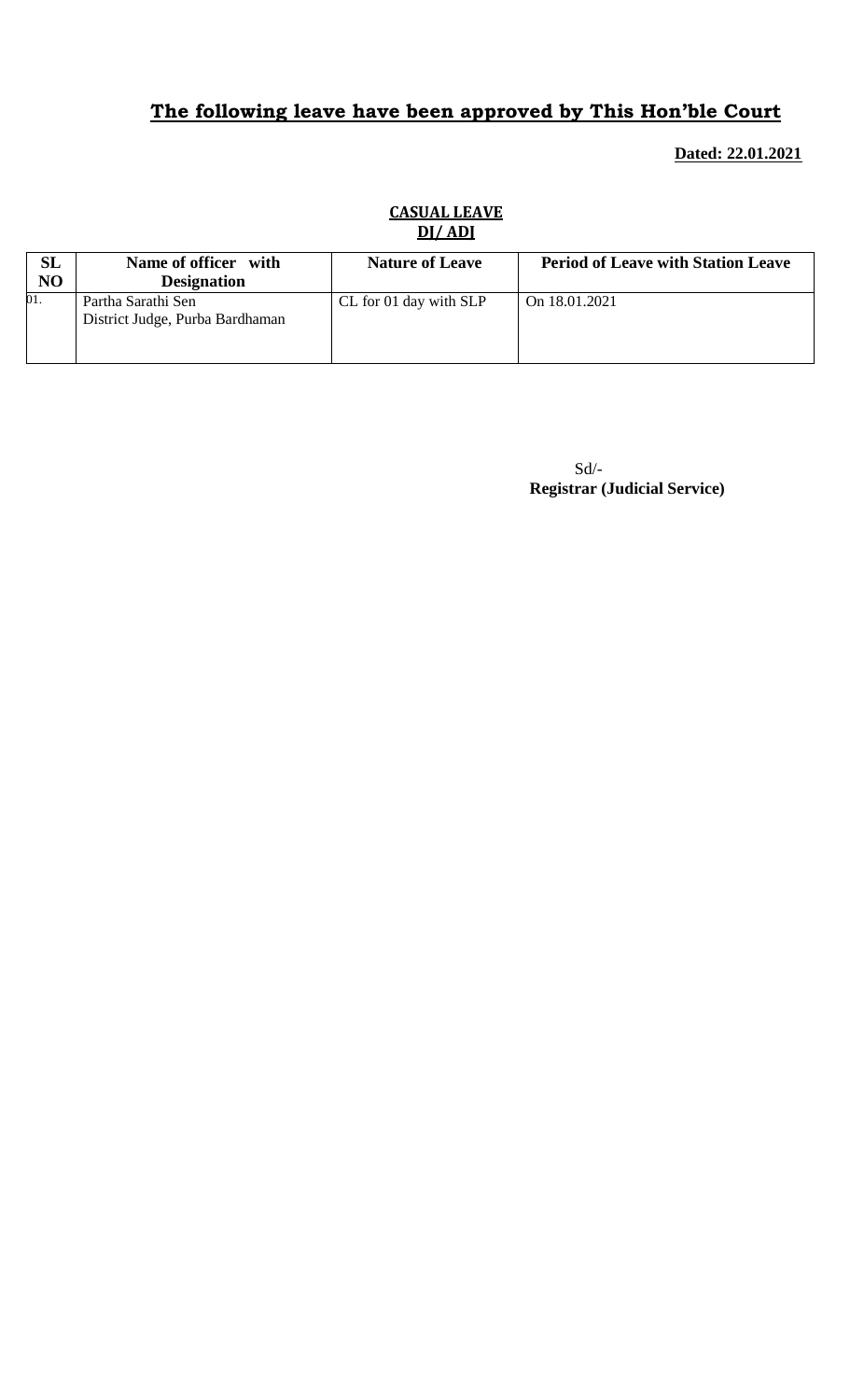## **Dated: 25.01.2021**

| <b>SL</b><br>NO   | Name of officer with<br><b>Designation</b>                                                      | <b>Nature of Leave</b> | <b>Period of Leave with Station Leave</b> |
|-------------------|-------------------------------------------------------------------------------------------------|------------------------|-------------------------------------------|
| 01.               | Smita Gaurisaria<br>ADJ, 1 <sup>st</sup> Court, Tamluk, Purba<br>Medinipur                      | <b>Station Leave</b>   | SLP: 22.01.2021 (E) to 25.01.2021 (M)     |
| 02.               | Amit Chattopadhyay<br>ADJ, 1 <sup>st</sup> Court, Jangipur,<br>Murshidabad                      | Station Leave          | SLP: 22.01.2021 (E) to 25.01.2021 (M)     |
| 03.               | Nandan Deb Barman<br>ADJ, 3rd Court, Purba Bardhaman                                            | CL for 01 day with SLP | On 25.01.2021                             |
| 04.               | Jyotirmoy Chandra<br>ADJ, 5 <sup>th</sup> Court, Sadar, Burdwan                                 | <b>Station Leave</b>   | SLP: 22.01.2021 (E) to 25.01.2021 (M)     |
| 05.               | Subhradip Mitra<br>DJ, Paschim Medinipur                                                        | <b>Station Leave</b>   | SLP: 22.01.2021 (E) to 25.01.2021 (M)     |
| 06.               | Papiya Das<br>ADJ, FTC-2, Barasat, 24 Pgs (N)                                                   | CL for 01 day with SLP | On 25.01.2021                             |
| 07.               | Debanjan Ghosh<br>ADJ, FTC-2, Asansol, Paschim<br>Bardhaman                                     | <b>Station Leave</b>   | SLP: 22.01.2021 (E) to 25.01.2021 (M)     |
| $\overline{08}$ . | Arpan Kumar Chattopadhyay<br>ADJ cum Judge Special Court (E.C.<br>Act), Berhampore, Murshidabad | CL for 01 day with SLP | On 27.01.2021                             |
| $\overline{09}$ . | Arundhati Bhattacharyya<br>ADJ, 1 <sup>st</sup> Court, Paschim Medinipur                        | CL for 01 day with SLP | On 25.01.2021                             |

#### **CASUAL LEAVE DJ/ ADJ**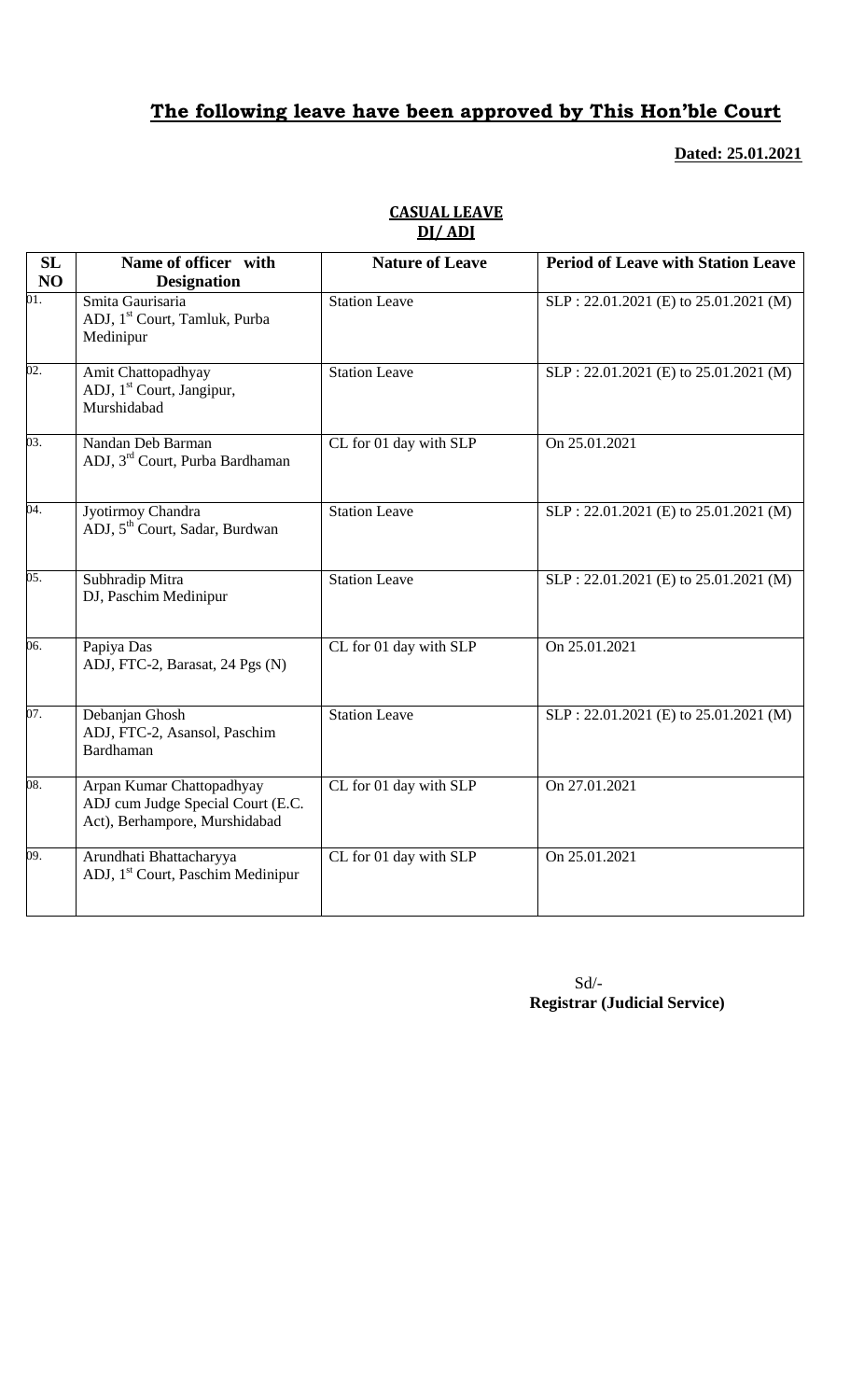## **Dated: 25.01.2021**

| SL<br>N <sub>O</sub> | Name of officer with Designation                                          | <b>Nature of Leave</b>                      | <b>Period of Leave with Station</b><br>Leave |
|----------------------|---------------------------------------------------------------------------|---------------------------------------------|----------------------------------------------|
| 01.                  | Chandrani Mukherjee (Banerjee)<br>DJ, Dakshin Dinajpur at Balurghat       | CL for 04 days                              | From 05.01.2021 to 08.101.2021               |
| $\overline{02}$ .    | Sanghamitra Poddar<br>ADJ, FTC-2, Bichar Bhawan Calcutta                  | CL for 01 day                               | On 22.01.2021                                |
| 03.                  | Bhawani Shanker Sharma<br>ADJ, 3 <sup>rd</sup> Court, Barasat, 24 Pgs (N) | Cancellation of Casual Leave<br>for 02 days | 22.01.2021 & 25.01.2021                      |
| 04.                  | Sukumar Sutradhar<br>ADJ, 1 <sup>st</sup> Court, Katwa, Purba Bardhaman   | CL for 01 day with SLP                      | On 21.01.21                                  |

#### **CASUAL LEAVE DJ/ ADJ**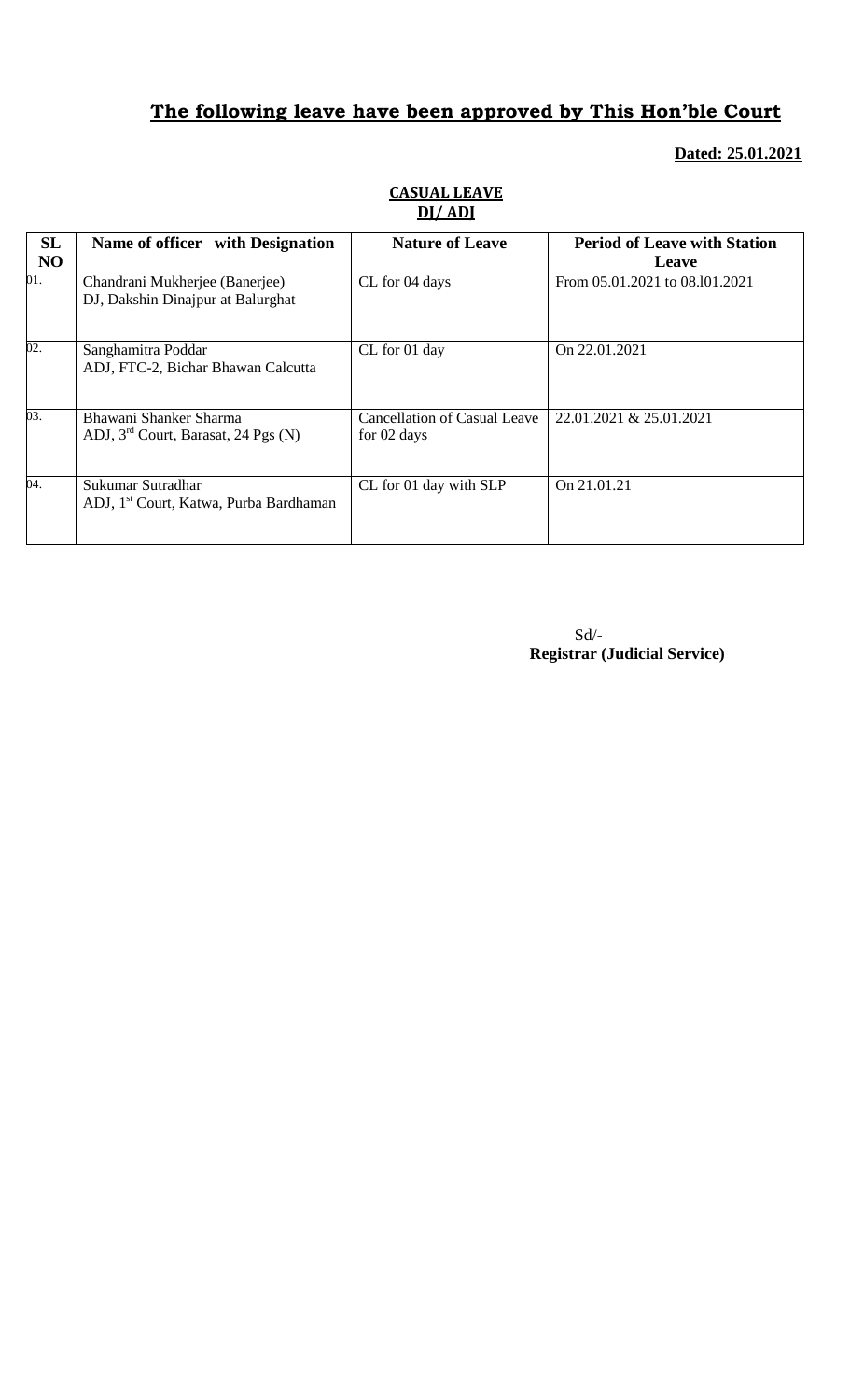#### **Dated 15.02.2021**

|          | DJ/ADJ                                                                            |                               |                                                                                          |  |
|----------|-----------------------------------------------------------------------------------|-------------------------------|------------------------------------------------------------------------------------------|--|
| SL<br>NO | Name of officer with Designation                                                  | <b>Nature of Leave</b>        | <b>Period of Leave with Station Leave</b>                                                |  |
| 01       | Santanu Mukhopadhyay<br>ADJ, 1 <sup>st</sup> Court, Bongaon, 24pgs(N)             | <b>Station Leave</b>          | SL:15.02.2021(E)<br>To 18.02.2021(M)                                                     |  |
| 02       | Arun Singha<br>ADJ, 3rd Court, Malda                                              | Cancellation of CL<br>with SL | Cancellation of CL:21.01.2021,<br>22.01.2021,<br>25.01.2021                              |  |
| 03       | Ananda Kumar Tiwari<br>ADJ, $2nd$ Court, Jhargram                                 | CL for 01 day with SL         | CL:01.03.2021<br>SL:26.02.2021(E)<br>To 02.03.2021(M)                                    |  |
| 04       | Bhawani Shankar Sharma<br>ADJ, $3rd$ Court, Barasat, 24pgs(N)                     | <b>Station Leave</b>          | SL:10.03.2021(E)<br>To 15.03.2021(M)<br>(11.03.21-Shibaratri, 12.03.21-Local<br>Holiday) |  |
| 05       | Dwijendra Nath Roy Barman<br>ADJ, 2 <sup>nd</sup> Court, Barrackpore,<br>24pgs(N) | CL for 01 day with SL         | CL:15.02.2021<br>SL:12.02.2021(E)<br>To 17.02.2021(M)                                    |  |
| 06       | Rajesh Tamang<br>ADJ, FTC-III, Alipore, 24pgs(S)                                  | CL for 01 day with SL         | CL:15.02.2021<br>SL:12.02.2021(E)<br>To 17.02.2021(E)<br>$(17.02.21$ -Local Holiday)     |  |
| 07       | Tapas Kumar Mitra<br>ADJ, FTC-IV, Barrackpore,<br>24pgs(N)                        | CL for 01 day                 | CL:15.02.2021                                                                            |  |

#### **CASUAL LEAVE**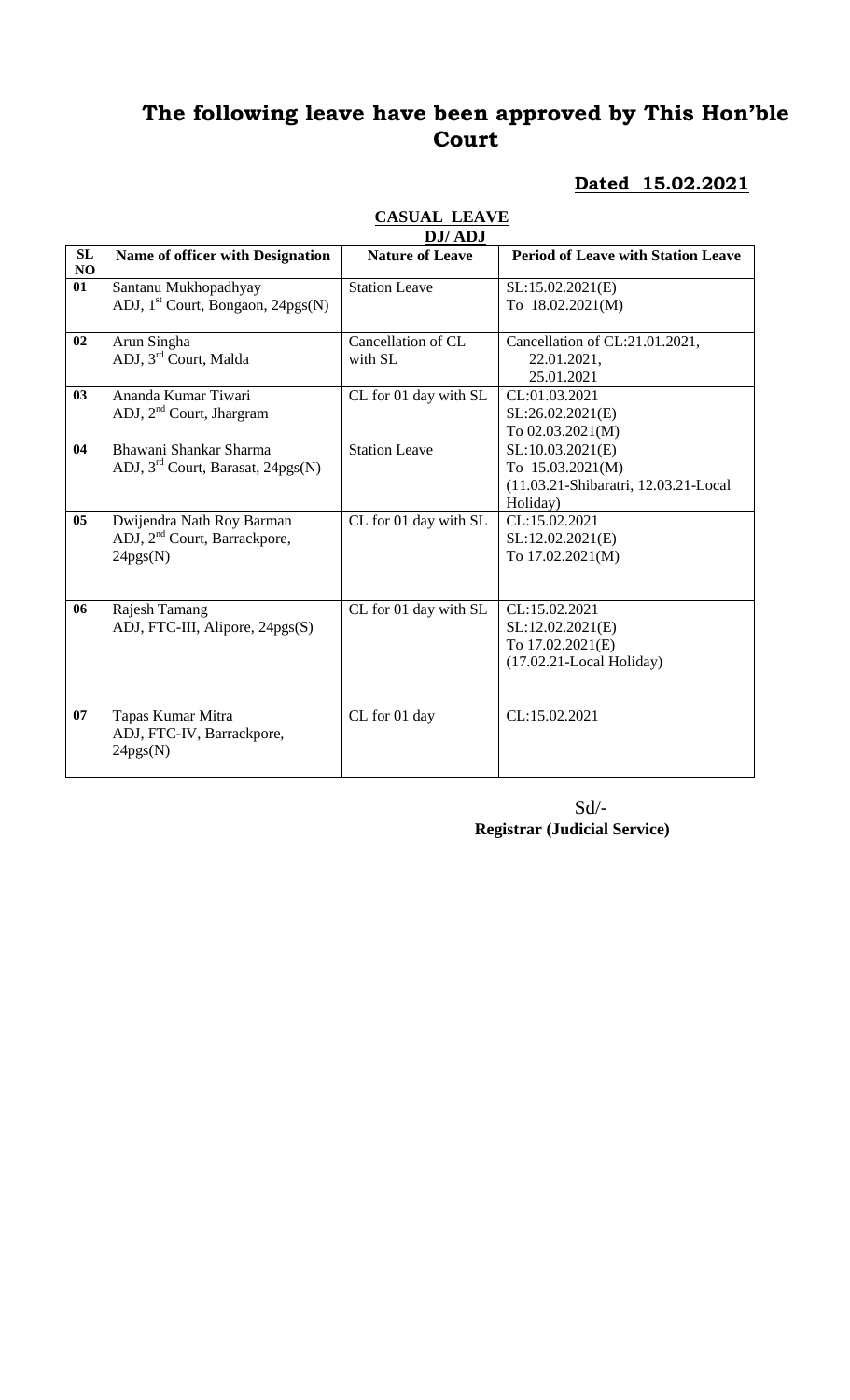#### **Dated 19.02.2021**

#### **CASUAL LEAVE DJ/ ADJ**

| SL             | <b>Name of officer with Designation</b>            | <b>Nature of Leave</b> | <b>Period of Leave with Station</b> |
|----------------|----------------------------------------------------|------------------------|-------------------------------------|
| NO.            |                                                    |                        | Leave                               |
| 01             | Madhuchhanda Bose                                  | CL for 01 day with     | CL:17.02.2021                       |
|                | ADJ, 2 <sup>nd</sup> Court, Katwa, Purba Bardhaman | <b>SL</b>              | SL:15.02.2021(E)                    |
|                |                                                    |                        | To 17.02.2021(E)                    |
| 02             | Narendra Nath Dasgupta                             | CL for 02 days with    | CL:10.03.2021,                      |
|                | ADJ, Alipurduar, Jalpaiguri                        | SL                     | 12.03.2021                          |
|                |                                                    |                        | SL:09.03.2021(E)                    |
|                |                                                    |                        | To 15.03.2021(M)                    |
|                |                                                    |                        | $(11.03.2021-Shivaratri)$           |
| 03             | Sulagna Dastidar (Chattoraj)                       | CL for 01 day          | CL:08.02.2021                       |
|                | ADJ, FTC-VIII, Alipore, 24pgs(S)                   |                        |                                     |
|                |                                                    |                        |                                     |
| 04             | <b>Santosh Kumar Pathak</b>                        | CL for 02 days with    | CL:20.02.2021,                      |
|                | ADJ, FTC-III, Berhampore, Murshidabad              | SL                     | 22.02.2021                          |
|                |                                                    |                        | SL:19.02.2021(E)                    |
|                |                                                    |                        | To 23.02.2021(M)                    |
|                |                                                    |                        |                                     |
| 0 <sub>5</sub> | Bipasha Mondal Das                                 | CL for 01 day          | CL:17.02.2021                       |
|                | ADJ, FTC-II, Raiganj, Uttar Dinajpur               |                        |                                     |
|                |                                                    |                        |                                     |
| 06             | Subhajit Basu                                      | CL for 01 day with     | CL:26.02.2021                       |
|                | ADJ, FTC, Durgapur, Paschim                        | SL                     | SL:25.02.2021(E)                    |
|                | Bardhaman                                          |                        | To 01.03.2021(M)                    |
|                |                                                    |                        |                                     |